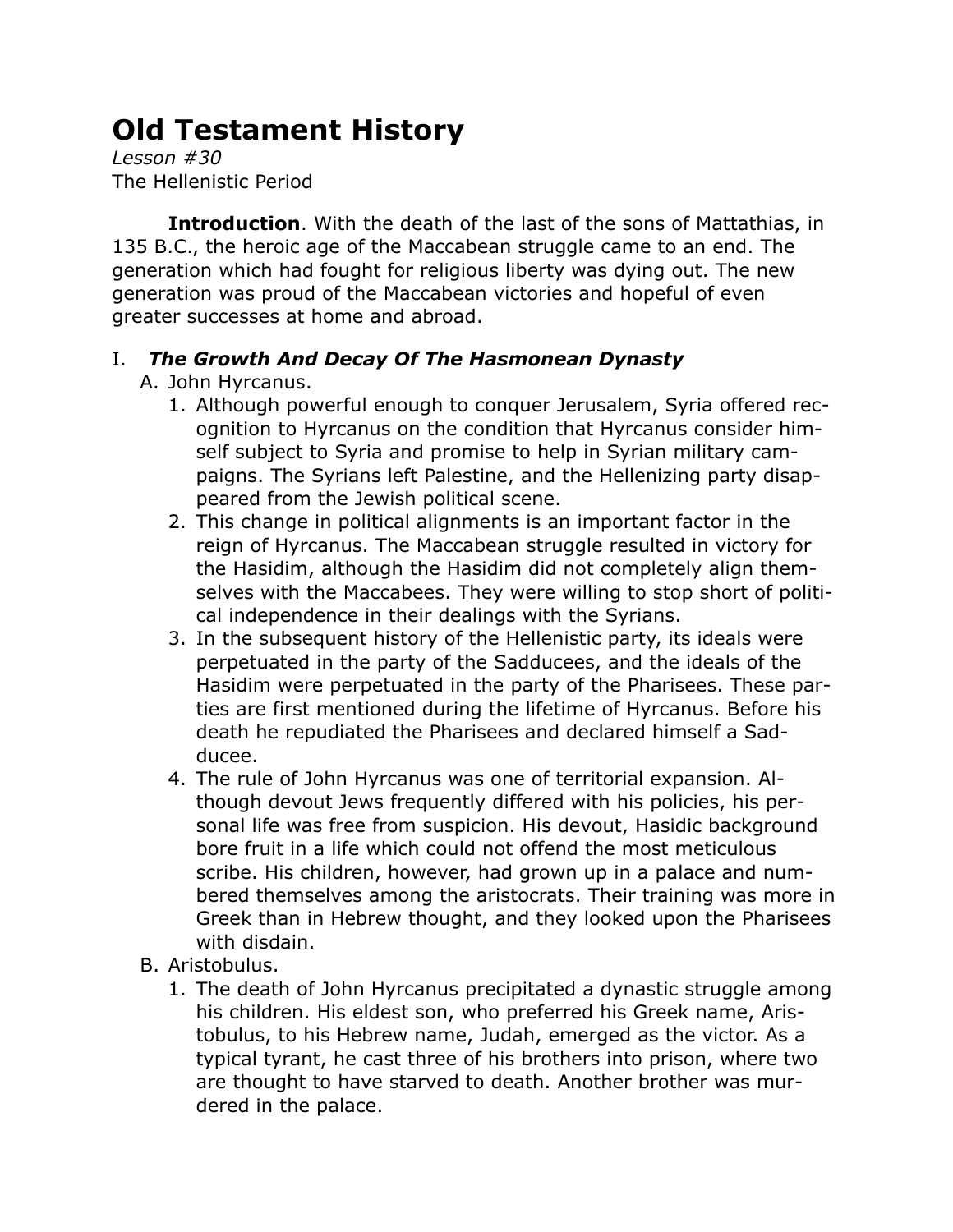- 2. Aristobulus continued the policy of territorial expansion begun by Hyrcanus. In his short reign he pushed the borders north to the territory around Mt. Lebanon, and took to himself the title "King." Drink, disease and the haunting fear of rebellion brought death after only a one-year reign. There was little mourning among the masses of the Jews.
- C. Alexander Jannaeus.
	- 1. At the time of Aristobulus' death he had only one brother alive in prison. His Hebrew name was Jonathan, and his Greek name, Alexander. History knows him as Alexander Jannaeus.
	- 2. The policy of territorial expansion continued. Although not always successful on the battlefield, Jannaeus extended his frontiers along the Philistine coast, toward the frontiers of Egypt and in the Trans-Jordan area. The size of the Jewish state was comparable to that of the glorious days of David and Solomon.
	- 3. Open rebellion broke out between the Pharisees and the Hasmonean rulers at a memorable Feast of Tabernacles when Jannaeus was officiating in the Temple as King-Priest. Showing his contempt for the Pharisees, Jannaeus poured out a water libation at his feet instead of on the altar, as prescribed by Pharisaic ritual. This lead to an open civil war.
	- 4. The Syrians came to the aid of the Pharisees and forced Jannaeus into hiding in the Judean hills. Fearing that the Syrians would claim Judea as the fruit of victory, and thinking that Alexander Jannaeus and his Sadducean sympathizers were sufficiently punished, thousands of the Pharisees deserted the Syrian army and went over to Jannaeus. Jannaeus gave a banquet for the Sadducean leaders to celebrate his victory and had 800 Pharisees crucified for their rebellion in front of the guests.
- D. Alexandra.
	- 1. Salome Alexandra had been married successively to Aristobulus and Alexander Jannaeus. The widow of two Hasmonean rulers, she succeeded to the throne as queen in her own right.
	- 2. Under Alexandra, the Pharisees had their opportunity to make a constructive contribution to Jewish life. In many areas, particularly that of education, they were eminently successful.
	- 3. The reign of Alexandra was peaceful in comparison with the years which preceded it. Her reign did not answer her country's problems, however. It did not even heal its wounds. If the Pharisees were happy in their new-found recognition, the Sadducees were resentful of the fact that they were deprived of power.
	- 4. The Sadducees found in Aristobulus, the younger son of Jannaeus and Alexandra, the man they would support as Alexandra's succes-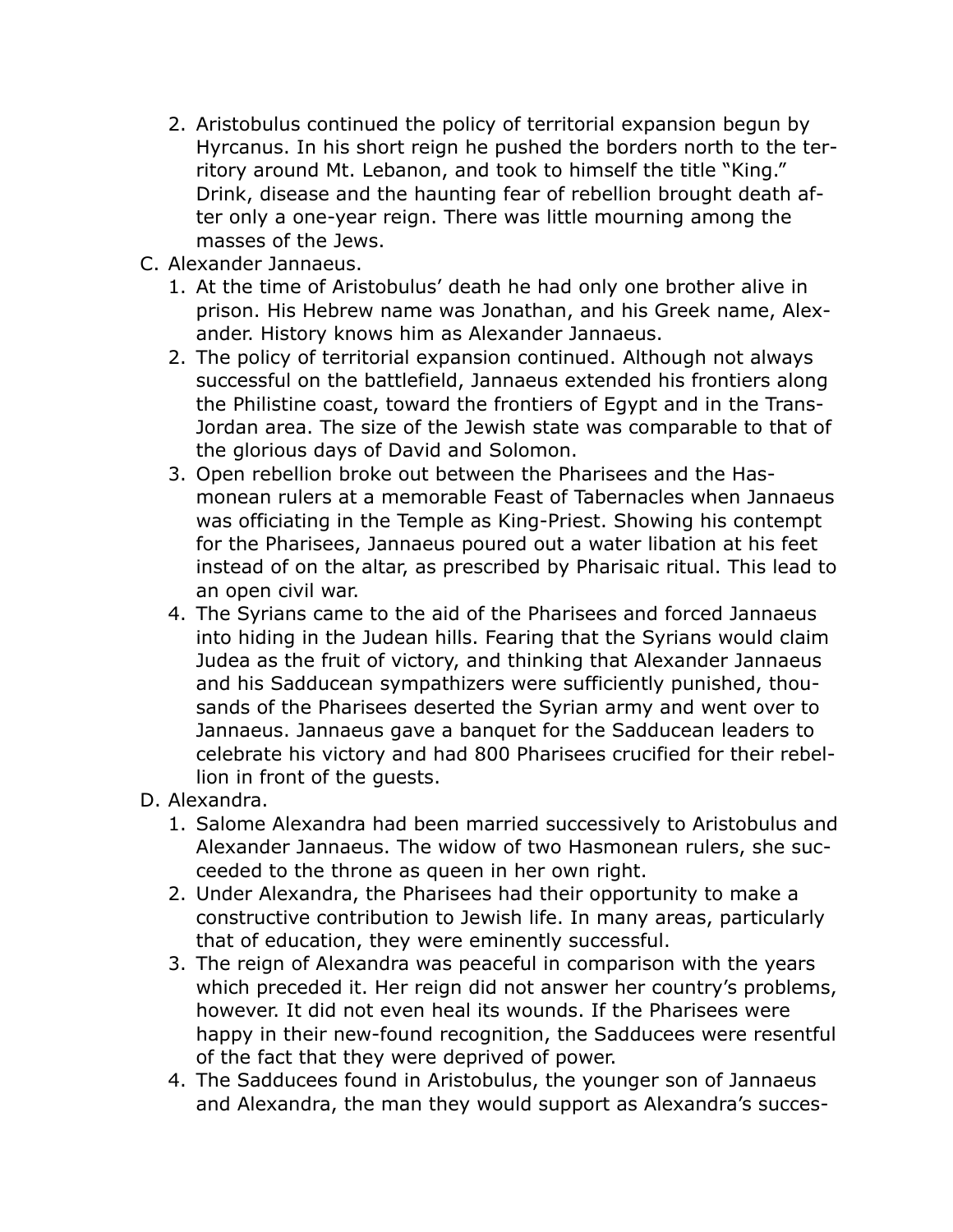sor. He was a soldier and he appealed to that party which dreamed of imperial expansion and worldly power. Hyrcanus, the elder brother and rightful heir, was congenial to the Pharisees. With the death of Alexandra, the supporters of the two were ready for a showdown.

- E. Hyrcanus II.
	- 1. At the death of Alexandra, her older son Hyrcanus, who had been serving as High Priest, succeeded to the throne as Hyrcanus II. Immediately Aristobulus led an army of Sadducees against Jerusalem.
	- 2. Hyrcanus and the Pharisees had neither enthusiasm for, nor ability in war. Declaring that he never really desired the throne, Hyrcanus surrendered all his honors to Aristobulus who became king and High Priest under the name Aristobulus II.
- F. Aristobulus II.
	- 1. By right of conquest, the Judean throne was safely in the hands of Aristobulus II, backed by the Sadducees. Hyrcanus and Aristobulus vowed eternal friendship.
	- 2. Aristobulus' eldest son, Alexander, married Hyrcanus' only daughter, Alexandra. Peace between the brothers was short-lived, however. Hyrcanus found it advisable, or necessary, to flee to Aretas, king of the Nabatean Arabs.
- G. Antipater.
	- 1. Antipater, an Idumean by birth, saw in the position of Hyrcanus an opportunity to fulfill his own dream of being a political power in Judea. It was not difficult to persuade Hyrcanus that he had been unjustly deprived of his hereditary rights by his younger brother.
	- 2. Antipater suggested that the Nabatean Arabs come to Jerusalem, drive out the usurper and restore Hyrcanus to his rightful position. Hyrcanus agreed. Aretas and his Nabatean Arabs invaded Palestine and besieged Jerusalem. Aristobulus was caught by surprise. He shut himself up in Jerusalem and both sides prepared for a long siege.

## II. *The Romans Take Over*

- A. Roman beginnings.
	- 1. About three decades before Samaria fell to the Assyrians, legend states that Romulus and Remus founded the city of Rome (753 B.C.). Among the nations of antiquity, Rome was a newcomer. In the fifth century B.C. the city state of Rome was a thriving republic. By the middle of the third century a series of wars with the Etruscans and other tribes made the whole Italian peninsula subject to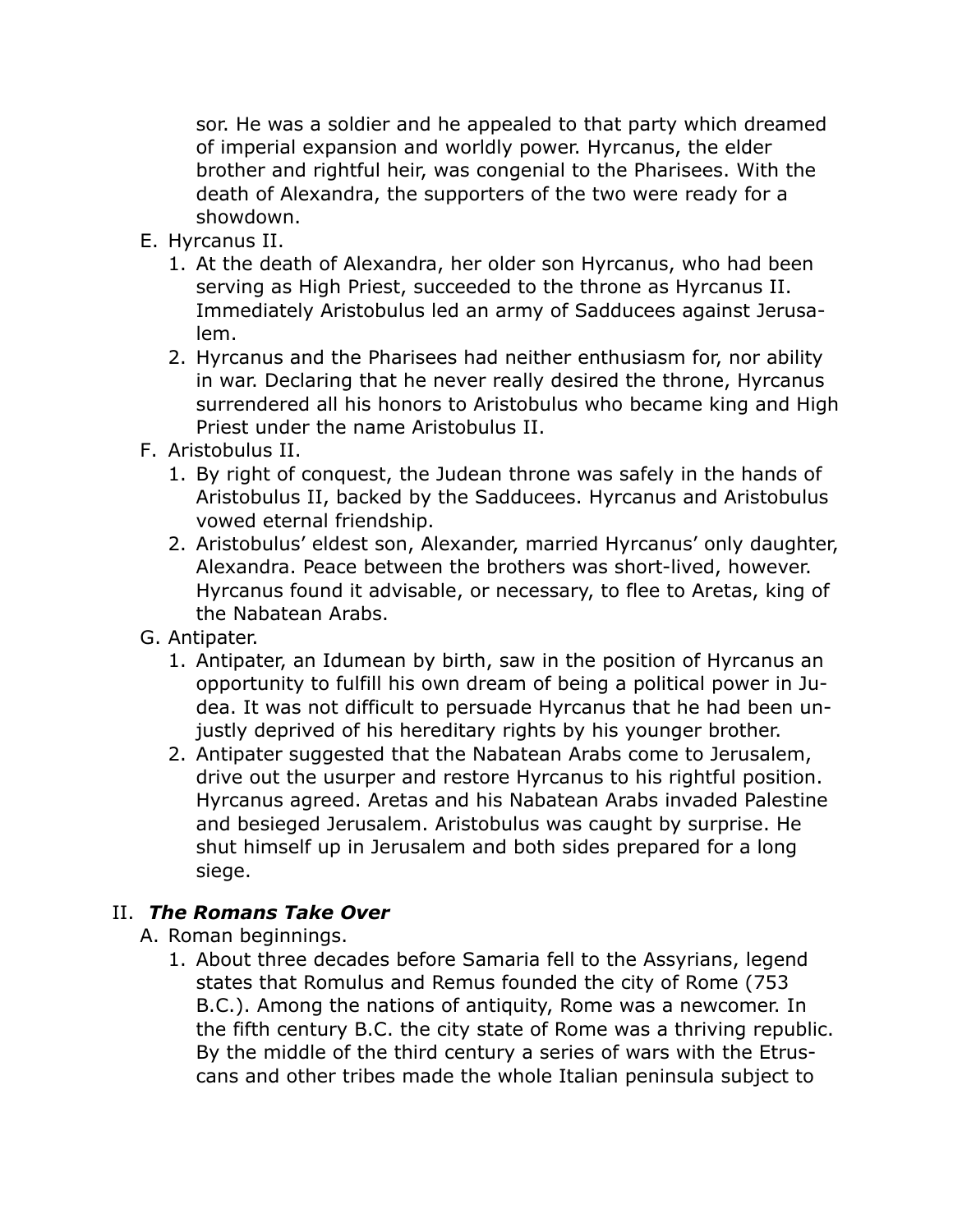Rome. After three wars with the Carthaginians, Rome gained control of the western Mediterranean in 146 B.C.

- 2. The wars between Rome and Carthage are known in history as the Punic wars. In 146 B.C. Carthage was completely destroyed by the Roman general, Scipio Africanus, who put an end to a power which had threatened Rome itself when Hannibal invaded Italy.
- 3. Turning toward the east, Rome was able to add to her territories with little opposition. Shortly after the destruction of Carthage, Roman rule was extended over Macedonia, Corinth and all Acahia. In 135 B.C., Attalus, king of Pergamum, bequeathed his territory to the Romans. The Roman province of Asia was then organized.
- B. Pompey enters Palestine.
	- 1. Learning about the quarrel between the brothers, Pompey, who was in the east in the interest of building up the Roman Empire there, took an immediate interest in Jewish politics. Under the guise of a willingness to arbitrate the difficulties, Rome became the force which was to determine the future of Palestine.
	- 2. When Pompey personally intervened to get at the root of the quarrel between Aristobulus and Hyrcanus, he observed evidences of the plan of Aristobulus to revolt against Rome. A Roman army besieged Jerusalem. Hyrcanus supported Pompey against his brother.
	- 3. Jerusalem was besieged for three months. Finally the fortifications were breached. Twelve thousand Jews are said to have been slaughtered in the battle which followed. Pompey, with his officers, entered the Holy of Holies in the Temple.
- C. The power of Antipater.
	- 1. During the years of strife between Aristobulus II and Hyrcanus II the Idumean governor Antipater, or Antipas, took an interest in the politics of Judea. Antipater was bitterly opposed to Aristobulus, partly through fear and partly because of his friendship with Hyrcanus.
	- 2. The Jews resented the presence of Antipater almost as much as they resented the fact that they were subject to Rome. Antipater was an Idumean, or Edomite according to Old Testament nomenclature. The Edomites had been the hereditary enemies of the Jews. Under John Hyrcanus the Idumeans had been forcibly incorporated into the Jewish nation.
- D. Herod the Great.
	- 1. In the crisis which followed the murder of Julius Caesar, Antipater and his sons showed their loyalty to the new regime of Cassius by zealously collecting tribute. Herod was given the title "Procurator of Judea," with the promise that he would one day be named king. When Anthony defeated Brutus and Cassius at Philippi, Asia fell into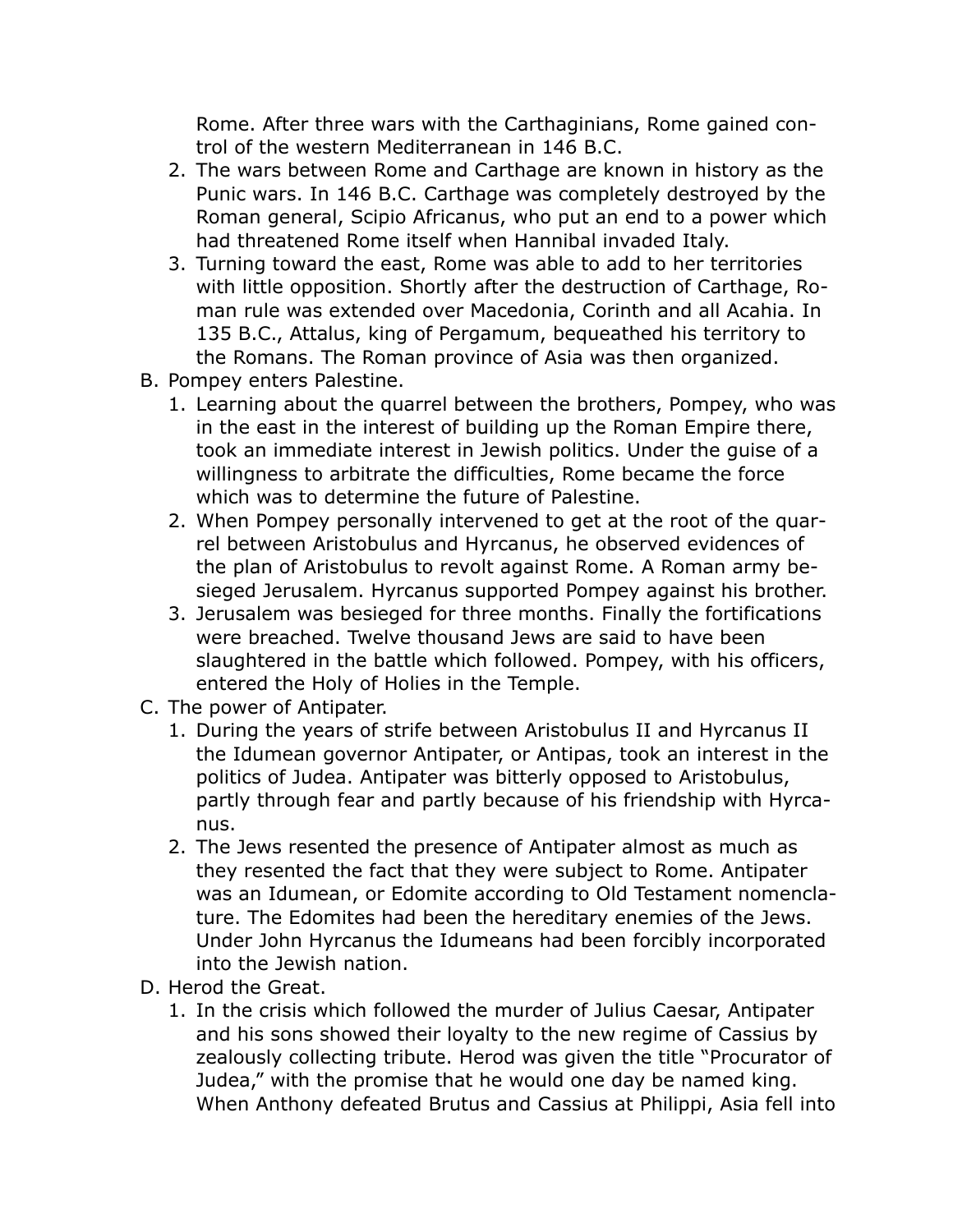the hands of a new Roman regime. Herod, ever an opportunist, quickly changed his loyalty and bribed his way to favor with Anthony.

- 2. The Parthians, who occupied a part of the eastern territory of the once mighty Persian Empire, had not been subdued by Rome. In 41 B.C. they attacked and took Jerusalem and made Antigonus, son of Aristobulus II, king and High Priest. Herod, the son of Antipater, had inherited the throne of Judea at the death of Hyrcanus and was forced to flee Rome. There he won the favor of Anthony who bestowed upon him the title, "King of the Jews."
- 3. To make friends with the Hasmoneans, Herod married two of them: Mariamne, the granddaughter of John Hyrcanus II, and Miriam, the granddaughter of Aristobulus II. Though they had children they never got along well, probably because Antipater had killed Aristobulus.
- 4. Although Herod's reign was one of trouble, there are accomplishments for which he should be given credit. Foremost among these was his building program. Whole cities were built or rebuilt by him: Samaria, Caesarea, Antipatris, Phasaelis and Anthedon. Fortresses were also built: Herodeion, Alexandreion, Hyrkania, Machaerus and Masada. His greatest accomplishment was the construction of the temple in Jerusalem, which was still being constructed in the time of Jesus (John 2:20). But the Jews also distrusted Herod when they thought about the temple. If King David could not build the first temple because his hands were too bloody, then how clean could the hands of Herod be? When Herod set a golden eagle, the symbol of Imperial Rome, on the temple gate, the Jews called it proof that Herod served not God but Augustus, and tore it down at the cost of their own lives.
- 5. Despite all he did, Herod remained an unpopular king. His paranoia and personal cruelties outweighed his piety, and his Idumaean blood made him suspect anyway. As he grew older, Herod grew more mentally unstable. Domestic troubles plagued him; even the crown prince, Antipater III, hated him. He murdered Mariamne, the favorite of his ten wives, her grandfather John Hyrcanus II, her brother Aristobulus, and several of his own children. The massacre of the infants in Bethlehem when he heard of the birth of Jesus was only the last of many atrocities that he committed (Matthew 2:16). When Augustus learned of these acts, he noted that Herod did not eat pork, in observance of Jewish law, and remarked, "It is better to be Herod's hog than to be his son!"